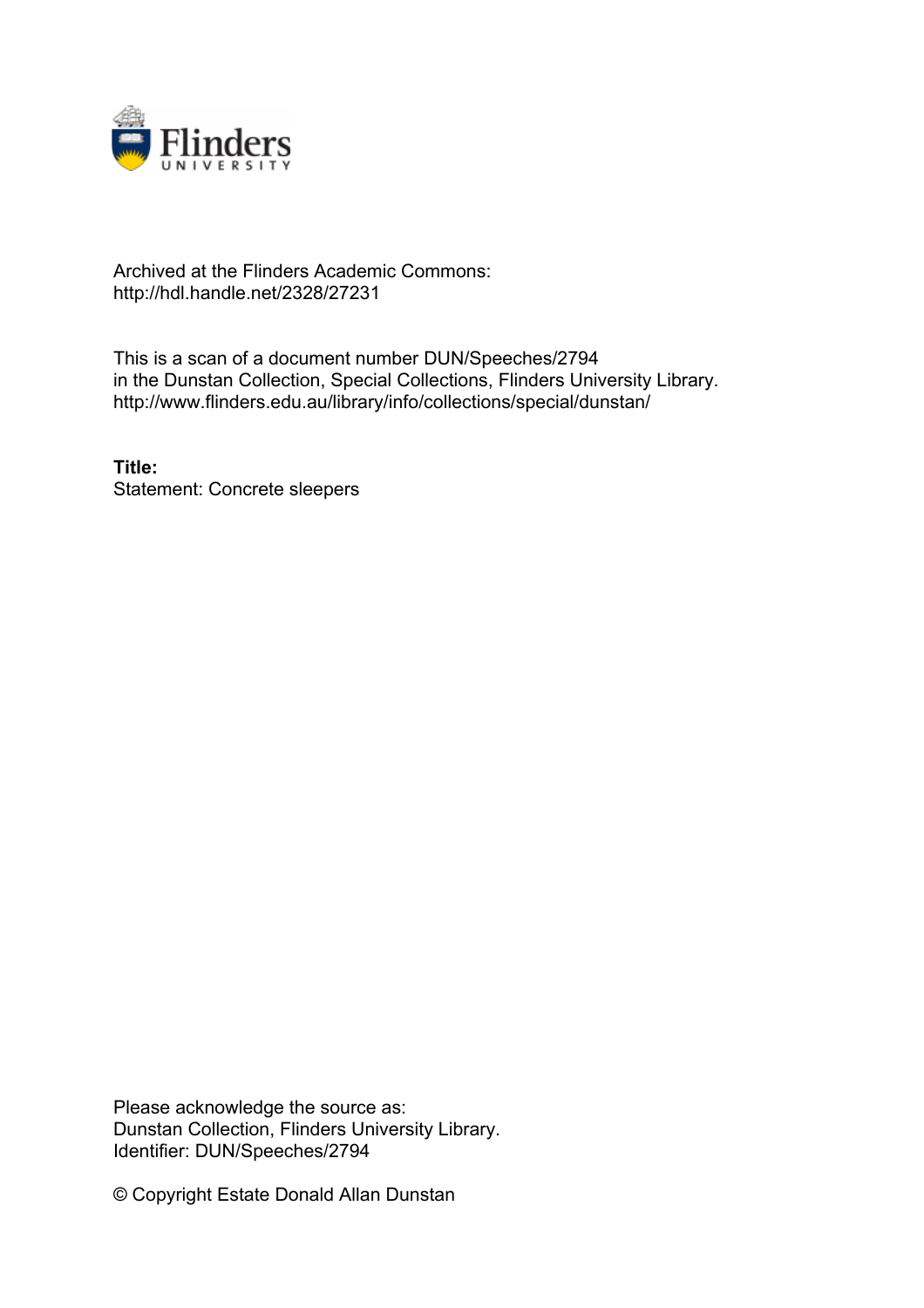**STATEMENT** 

from the Premier

Date arch . . 1 . 9 . . 1 97 5

Embargo South Australia 5001

 State Administration Centre, Victoria Square, Adelaide, 228 4811

*. 379<sup>L</sup>*

*n /* 

## CONCRETE SLEEPERS

 $\cdot$  1

• ^

A joint venture to manufacture concrete railway sleepers in South Australia and Western Australia by Ready Mixed Concrete Ltd and Costain Australia Ltd, was today announced by the Premier, Mr. Dunstan.

I dymix Costain Joint Venture has obtained an order valued at more than  $$5m$  for half a million sleepers for the transcontinental railway line between) Port Augusta, 5. A., and Kalgoorlie, W.A.

It is the largest supply contract let in Australia so far. The joint venture is already supplying the N.S.W. Government with railway sleepers manufactured at Penrith.

The RCJV Board of Management comprises Messrs. P.J. Costain, Managing Director of Costain Australia, Mr. N.F. Hude, Secretary, Costain Australia, D.W. Syllivan, General Manager, Australian Operations, Ready Mixed Concrete Ltd and E.P. O'Callaghan, Regional General Manager, The Readymix Group  $(W.A.)$  and Mr. Quinn.

Australian investment in the \$2m enterprise represents 12% of the total.

Prestressed concrete sleeper plants will come into full-scale production at Port Augusta in May and at Kalgoorlie in June this year.

Sleepers will be manufactured over a three-year period at the two plants.

Costain Concrete Co Ltd., U.K., is supplying continuing research information services for the project. The company has produced more than half the concrete sleepers used by British Railways for reconstruction of their main line tracks.

Sleepers for the transcontinental line will be produced to meet the design requirements of the Commonwealth Railways.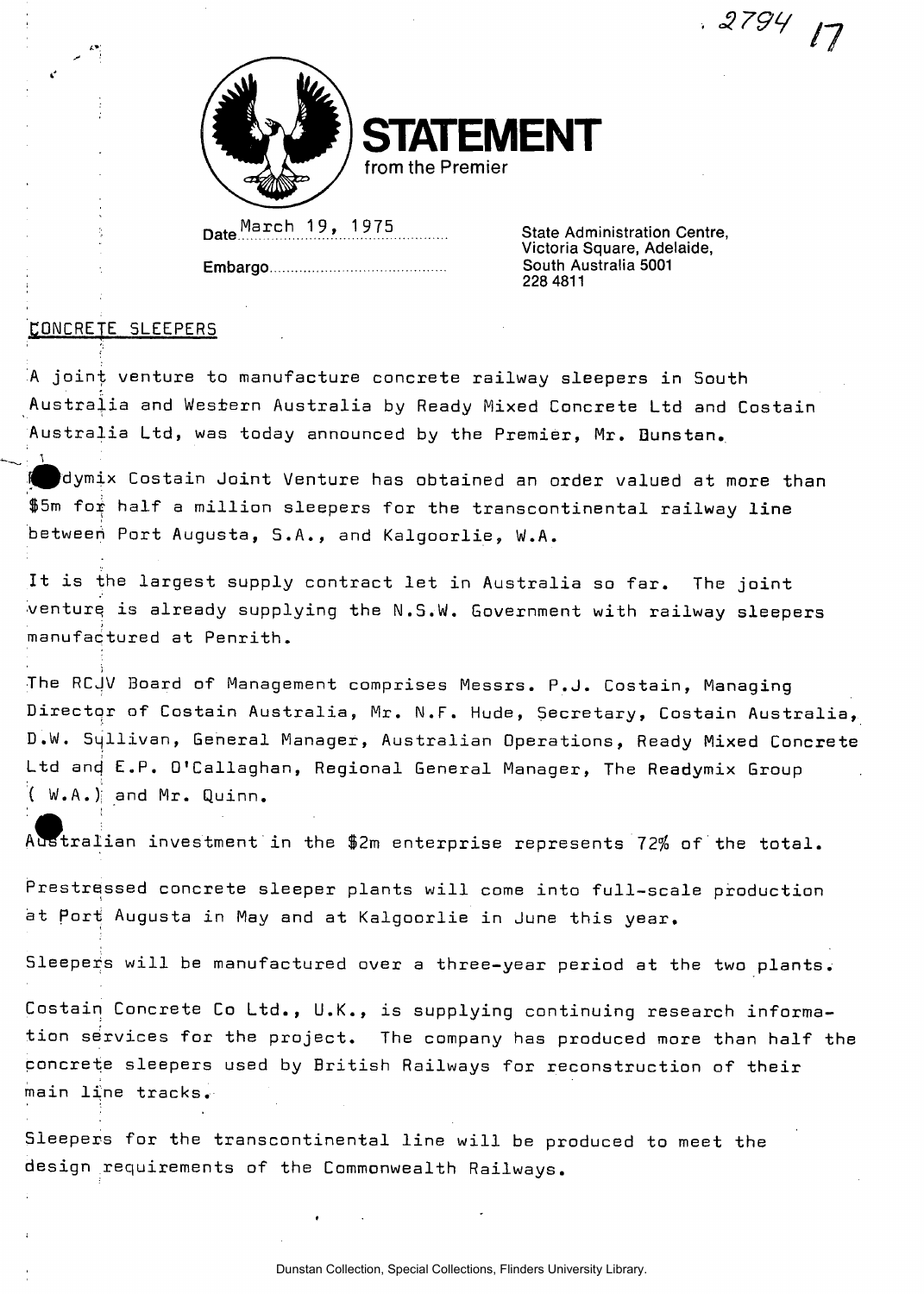Commenting on the contract, Mr. Quinn said that Commonwealth Railways engineers had taken into account in their design specification the wide temperature fluctuations along the line of track.

The track would require 1500 sleepers every kilometre and the use of continuous welded rail between sidings and up to 60 kilometres in length

Concrete sleepers were termite proof, rot proof and fire proof and because of their long and virtually maintenance free life they provided a better track structure maintaining accurate gauge dimension (between rails) and with a continuous welded rail permitted a smoother ride, higher speeds, denser traffic and minimised risk of derailments.

\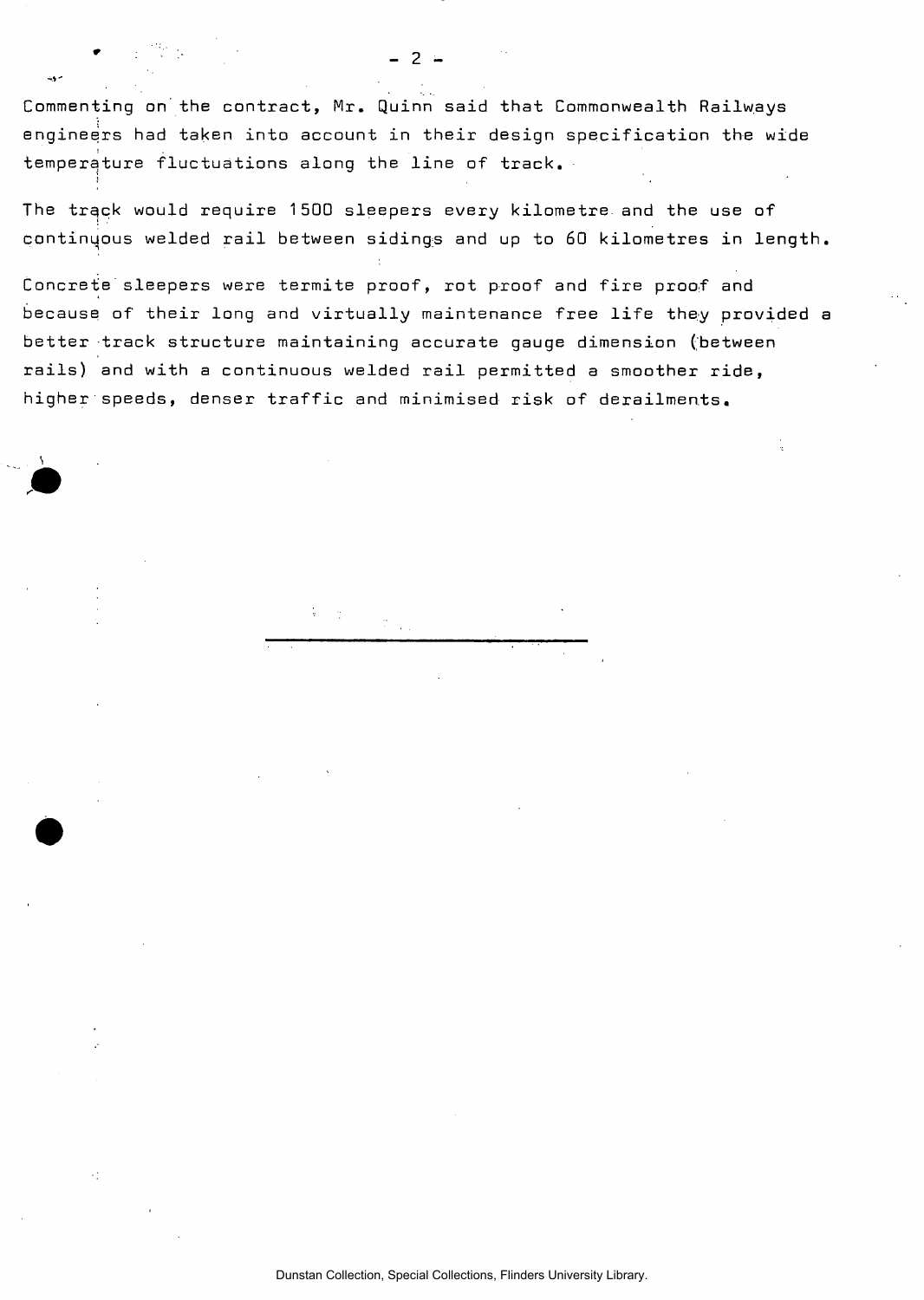

**STATEMENT**  from the Premier

March 19, 1975 Date:

Embargo.

State Administration Centre, Victoria Square, Adelaide, South Australia 5001 228 4811

## CONCRETE SLEEPERS

, in

A joint venture to manufacture concrete railway sleepers in South Australia and Western Australia by Ready Mixed Concrete Ltd and Costain Australia Ltd, was today announced by the Premier, Mr. Dunstan.

1 ; . . . <u>.</u>  $\overline{\mathcal{A}}$  , which is a obtained at more than  $\overline{\mathcal{A}}$  , where the more than  $\overline{\mathcal{A}}$  $\$$ 5m for half a million sleepers for the transcontinental railway line betweeh Port Augusta, S.A., and Kalgoorlie, W.A.

It is the largest supply contract let in Australia so far. The joint venture is already supplying the N.S.W. Government with railway sleepers manufacjtured at Penrith.

The RCJV Board of Management comprises Messrs. P.J. Costain, Managing Director of Costain Australia, Mr. N.F. Hude, Secretary, Costain Australia, D.W. Sullivan, General Manager, Australian Operations, Ready Mixed Concrete Ltd and E.P. O'Callaghan, Regional General Manager, The Readymix Group ( W.A. ); and Mr. Quinn.

 ${\tt train}$  investment in the \$2m enterprise represents 72% of the total.

Prestressed concrete sleeper plants will come into full-scale production at Port Augusta in May and at Kalgoorlie in June this year.

Sleepers will be manufactured over a three-year period at the two plants.

Costain Concrete Co Ltd., U.K., is supplying continuing research information services for the project. The company has produced more than half the concrete sleepers used by British Railways for reconstruction of their main line tracks.

Sleepers for the transcontinental line will be produced to meet the design requirements of the Commonwealth Railways.